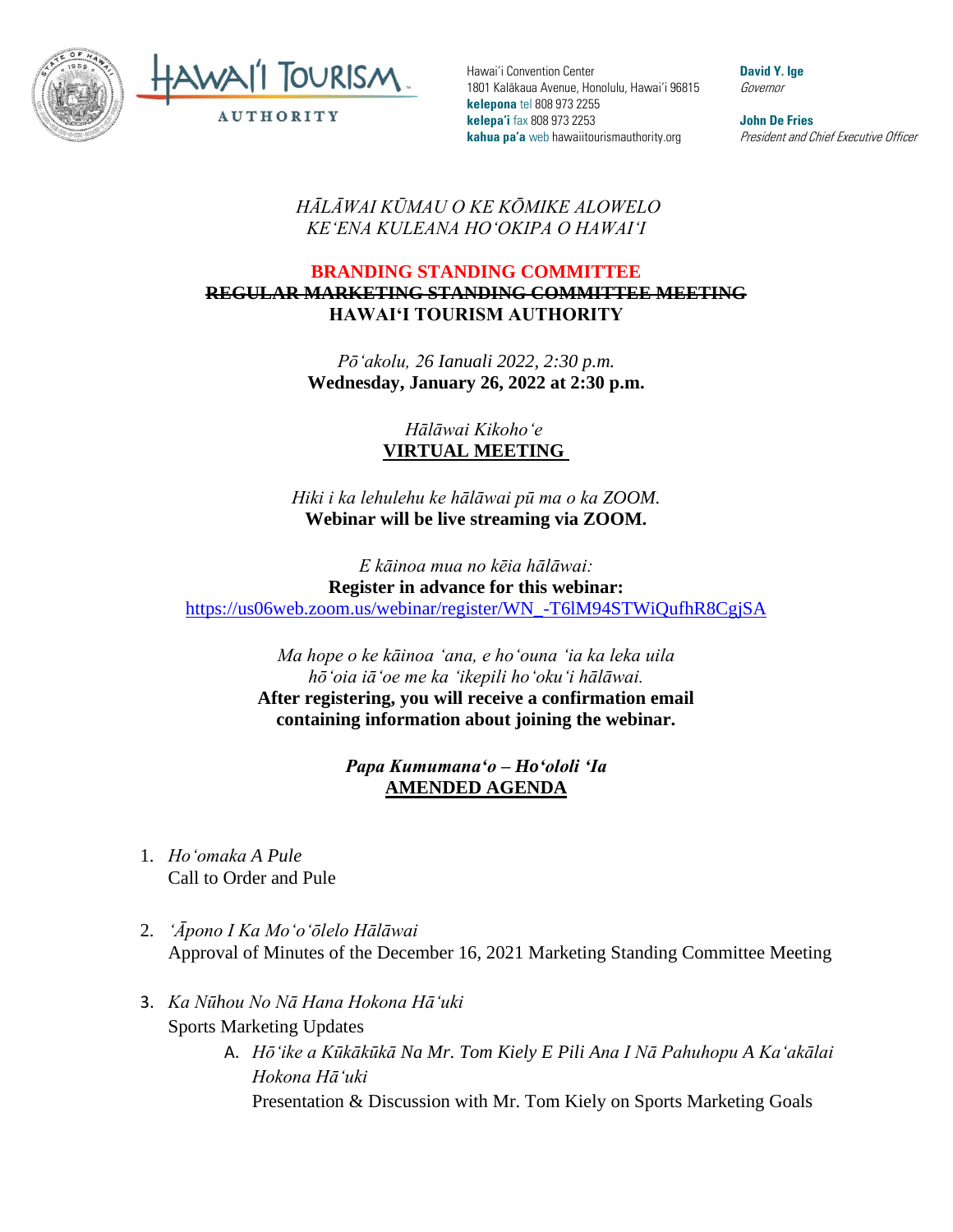



Hawai'i Convention Center 1801 Kalākaua Avenue, Honolulu, Hawai'i 96815 **kelepona** tel 808 973 2255 **kelepa'i** fax 808 973 2253 **kahua pa'a** web hawaiitourismauthority.org

**David Y. Ige** Governor

**John De Fries** President and Chief Executive Officer

& Strategy

- B. *Ka Nūhou No Ka Haʻawina Kālā I Nā Polokalamu Hāʻuki CEP* 2022 Community Enrichment Program Sports Awardee Update
- C. *Hōʻike a Kūkākūkā No Ka Hana Like ʻAna Paha Me Ka LA Clippers* Presentation & Discussion on a Potential Opportunity with the LA Clippers
- D. *Hōʻike a Kūkākūkā No Ka Hana Like ʻAna Paha Me Ka LA Dodgers* Presentation & Discussion on a Potential Opportunity with the LA Dodgers
- 4. *Ka Nūhou No HVCB & OMD/ Ko Socratic Holomua ʻAna Ma Ka Hōʻike Noiʻi E Pili Pū Ana I Ka ʻĀpana Hoʻokipa Malihini O Hawaiʻi No GoHawaii.com* Update on HVCB & OMD/Socratic's Progress on the Hawaiʻi Visitor Segmentation Research Study for GoHawaii.com
- 5. *Hōʻike, Kūkākūkā, A Hoʻoholo I Ka ʻĀpono ʻAna I Ka Hai ʻIa O Kekahi Kanaka Manaʻo Aʻoaʻo No Ka Pāhana Hawaiʻi Smart Destination* Presentation, Discussion and/or Action on Approval to Solicit a Consultant Related to the Hawai'i Smart Destination Initiative
- 6. *Hōʻike, Kūkākūkā, A Hoʻoholo I Nā Papahana Hoʻokele A Hokona Alowelo A HTUSA No Ianuali A I Iune 2022\*\*\** Presentation, Discussion and/or Action on HTUSA's Brand Marketing and Management Plan for January to June 2022\*\*\*
- 7. *Hōʻike, Kūkākūkā, A Me Ka Hana E Pili Pū Ana I Nā Lula Hokona A GMT* Presentation, Discussion and/or Action on the GMT's Marketing Guidelines
- 8. *Kūkākūkā No Ke Kaʻakālai Haʻawina Kālā I Nā ʻOihana Hokona A Me Ke Alakaʻina No Nā Limahana HTA* Discussion on HTA's Future Global Branding Allocations Strategy and Guidance for **Staff**
- 9. *Hoʻokuʻu* Adjournment

\*\*\* *ʻAha Hoʻokō: Ua hiki i ka Papa Alakaʻi ke mālama i kekahi hālāwai kūhelu i kū i ka Hawaiʻi Revised Statutes (HRS) § 92-4. E mālama ʻia kēia hālāwai kūhelu nei ma lalo o ka § 92-5 (a)(4), § 92-5 (a)(8) and §201B-4(a)(2) no ka pono o ko ka Papa Alakaʻi kūkā a hoʻoholo ʻana i nā nīnūnē a nīnau i pili i ko ka Papa Alakaʻi kuleana me ko ka*